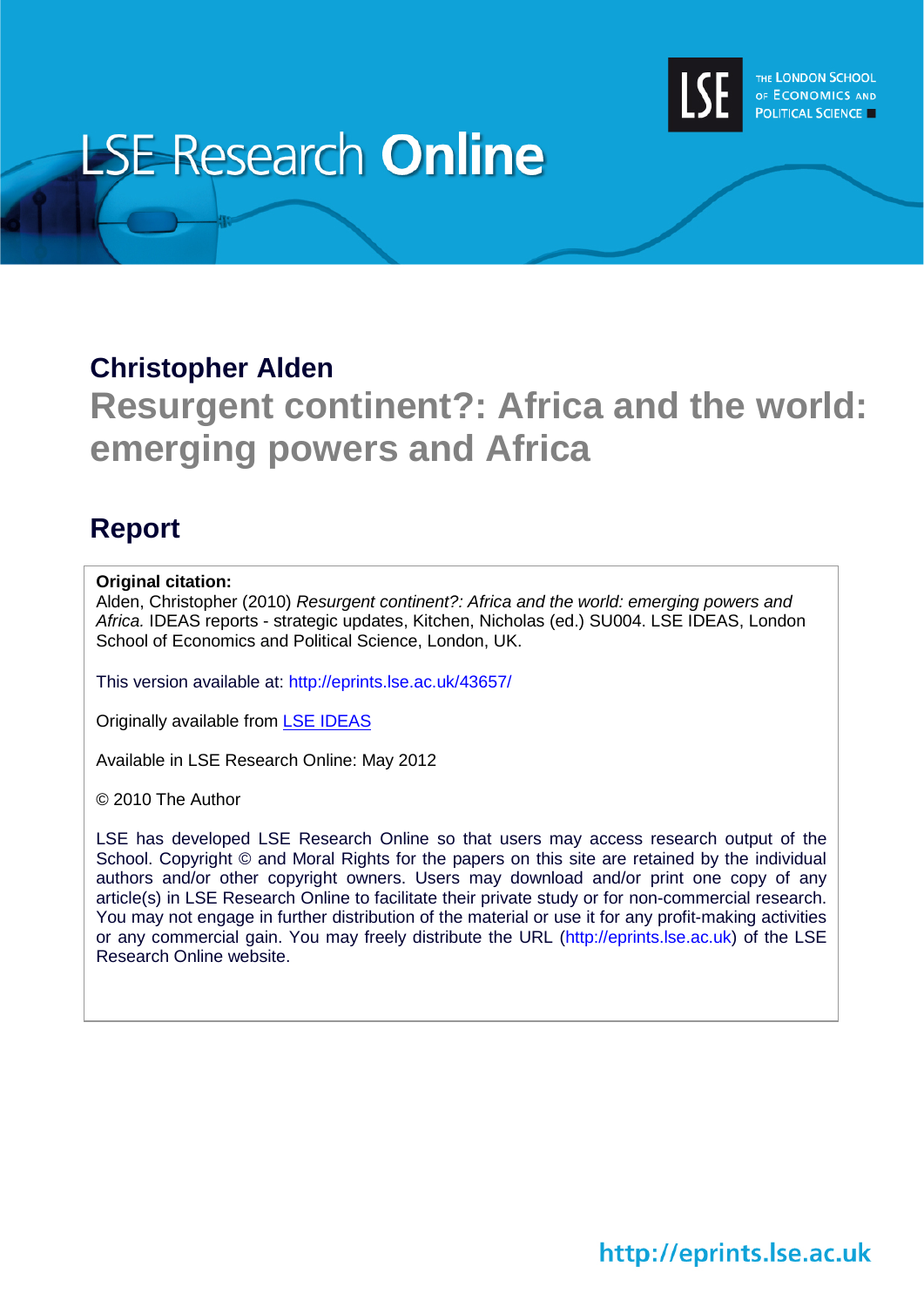### Emerging Powers and Africa

Surved on by the global financial crisis, leading emerging<br>states such as China have taken an increasingly<br>commanding role in global economic affairs in response<br>to the trauma experienced by Western industrialised states. purred on by the global financial crisis, leading emerging states such as China have taken an increasingly commanding role in global economic affairs in response Nowhere is this trend more evident than in Africa, a continent traditionally regarded as sitting on the margins of the international political economy by the industrialised North. Over the last fifteen years, emerging powers have made significant inroads into Western political and economic dominance in

#### **CHRISTOPHER ALDEN**

is Senior Lecturer in International Relations at the London School of Economics. His most recent book is *China in Africa* (2007).

Africa. The result is a diversification of external actors involved across a range of sectors of the African economy with much of this interaction being framed in terms of new forms of multilateral and bilateral arrangements. Driven by a need for resources and markets, these emerging powers nonetheless are acutely conscious of their own development challenges and, correspondingly, those facing Africa. Each reconciles changing global status and economic interests in Africa with their putative normative commitments to South development using differing modes of engagement with the continent. The changing dynamics of Africa's international politics in relation to three of the leading emerging powers, namely China, India and Brazil, have enormous implications for Africa and its development aspirations.

'Emerging powers' is a phrase coined to describe a new group of states which has through a combination of economic prowess, diplomatic acumen and military might managed to move away from developing country status to challenge the dominance of traditional mainly Western powers. China, India and Brazil have at various times openly declared their economic interests in gaining access to African resources and (to a lesser degree) markets; all have used a combination of public and private sector means to achieve these aims. At the same time, as developing countries themselves, all three have felt compelled to use at least the rhetoric of South solidarity – and arguably its substance – in justifying their accelerating economic presence in Africa. Although these emerging powers have provided longstanding (if relatively small) development assistance to Africa over the years, they have so far shunned some key features of OECD official overseas development practices in applying what they prefer to characterise as forms of South-South cooperation.

What is the relationship between particular emerging powers and African states? How do emerging powers explain their relationship with Africa? How do they balance foreign policy concerns and economic interests in their Africa policy? How do these emerging powers manage activities of their national economic actors operating in Africa? The evolving nature of relations between emerging powers and Africa has thrown up both the difference and similarities experienced by these powers and African states, as well as the challenges and risks that differing approaches hold for African development.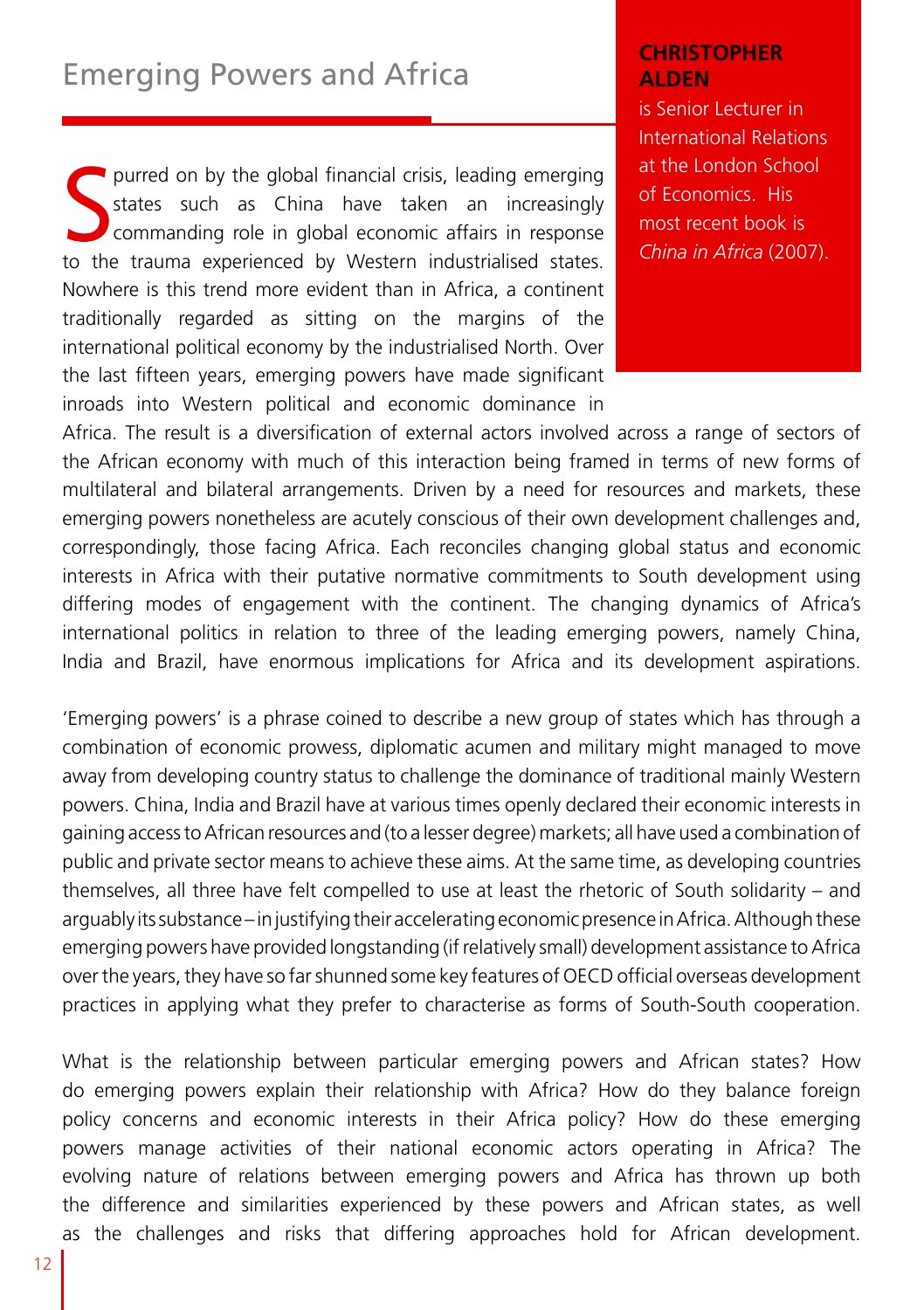#### CHINA'S DUALIST APPROACH

China's role in Africa has received considerable attention in recent years. Since the onset of the domestic reform process starting in 1978, Maoist faith and revolutionary altruism have given way to the consciously self-interested commercial entrepreneurs and advocates of forms of market capitalism. As Africa's second most significant trading partner in aggregate terms and provider of large loan packages in exchange for provisions for infrastructure, as well as an increasingly important investor in financial services, China is easily the largest of the emerging powers operating in Africa today.

China's declared position is that its ties with Africa are based on explicit declarations of historic connectivity, political equality, respect for sovereignty, non-intervention and in economic matters, mutual benefit. China frames the relationship in the form of a multilateral diplomatic initiative, the tri-annual Forum for China-Africa Cooperation (FOCAC), while the details of its implementation are overwhelmingly bilateral arrangements. Negotiated loans, grants and investments have allowed African governments a role in setting the agenda for the relationship, for example in prioritising particular sectors or projects. Beijing likes to point to the constancy of Chinese solidarity with African interests, especially during the anti-colonial struggle, as well as their shared history as victims of imperialism as producing the requisite conditions for a common outlook. A pre-colonial episode, the voyages of Ming dynasty Admiral Zheng He to Africa in the early 15th century, has been retrieved to underscore China's benign intentions towards the continent.

Given the diplomatic imperative of countering Taiwan's drive – now muted under the current Guomindang government – for official recognition in Africa from the 1950s onwards, the Chinese government has had to ensure that it has a continent-wide approach to Africa. At the same time, the bulk of China's economic interests are focussed in the leading African resource economies, namely Angola, Sudan, Nigeria, and Republic of Congo, as well as the more diversified South African economy. Beijing's dualist approach – multilateral through FOCAC and bilateral in terms of implementation of specific forms of cooperation and investment – is tailored to provide a means of addressing both sets of concern for China.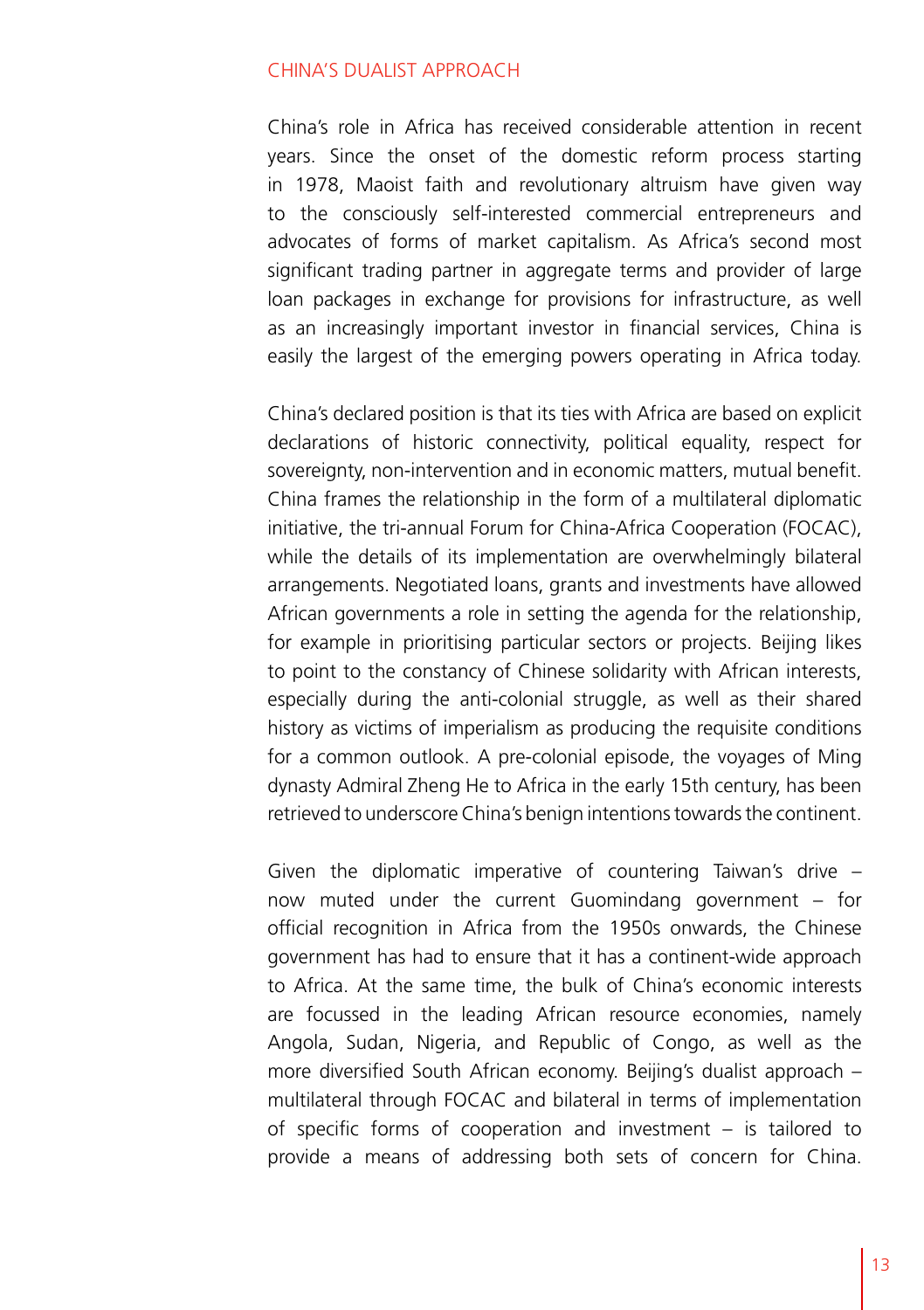There is a belated recognition by Chinese officials that not all Chinese economic actors have been operating in ways that promote mutual benefit for China and Africa. Official admonishments to abide by local government laws and regulations, combined with an effort to introduce aspects of the Corporate Social Responsibility (CSR) agenda into the conduct of leading State Owned Enterprise (SOE) and major Chinese corporations are seen to be sufficient palliatives. With regard to smaller private Chinese firms, however, the ability of Beijing to control their actions is relatively limited as these operate in Africa without utilising the conventional sources of finance and consciously seek to act outside of the reach of the Chinese state. Nonetheless, the weakness of some African states' ability to enforce their own regulations is in many ways a fundamental problem in this area. This has not stopped the local media from trenchantly criticising the conduct of some Chinese firms. A growing dilemma for the Chinese government is how to protect and preserve its established economic interests without being seen to violate sacred foreign policy principles such as non-interference. One response has been to distinguish between intervention legitimated through multilateral institutions such as the United Nations with the concurrence of African governments, from those actions that lack these elements. Finally the role of unlimited Chinese migration to Africa, though small compared to migration to other parts of the world, nonetheless has aroused concern in some African communities and casts a shadow over local perceptions of Chinese intentions.

#### INDIA – LEGACIES OF DECOLONISATION

India's position in Africa has some of the deepest historical and social roots of the three emerging powers. Though trade ties with the sub-continent formed part of an extensive commercial network across the Indian Ocean from the 9th century onwards, India's contemporary relationship with eastern and southern Africa is rooted in the history of British colonialism and the resultant migration of Indians to the continent. This legacy has shaped ties between the two regions, fostering concurrently strong social links between communities; however, these ties have been offset by limited trade ties as well as episodes of antagonism and neglect in Indian-African relations.

India's relationship to Africa is cast in terms which emphasise the political affinity between the sub-continent as one of the first decolonised countries in the post WWII era and the parallel nationalistic aspirations of Africa, as well as their common development status. Like China, India supports non-interference into state sovereignty and emphasises South-South cooperation, but its status as a thriving democracy makes it more sympathetic to the developmental and governance dilemmas facing equivalent states. India provided crucial diplomatic support and solidarity in the United Nations to emerging African nations, although it stopped short of supplying arms for anti-colonial and liberation movements. Technical and modest development assistance was established in the early 1970s. What has set India apart from the other emerging powers is the historical presence of a substantial Indian community in parts of the continent. Indentured Indian labourers were brought to the Natal colony in the mid 19th century to work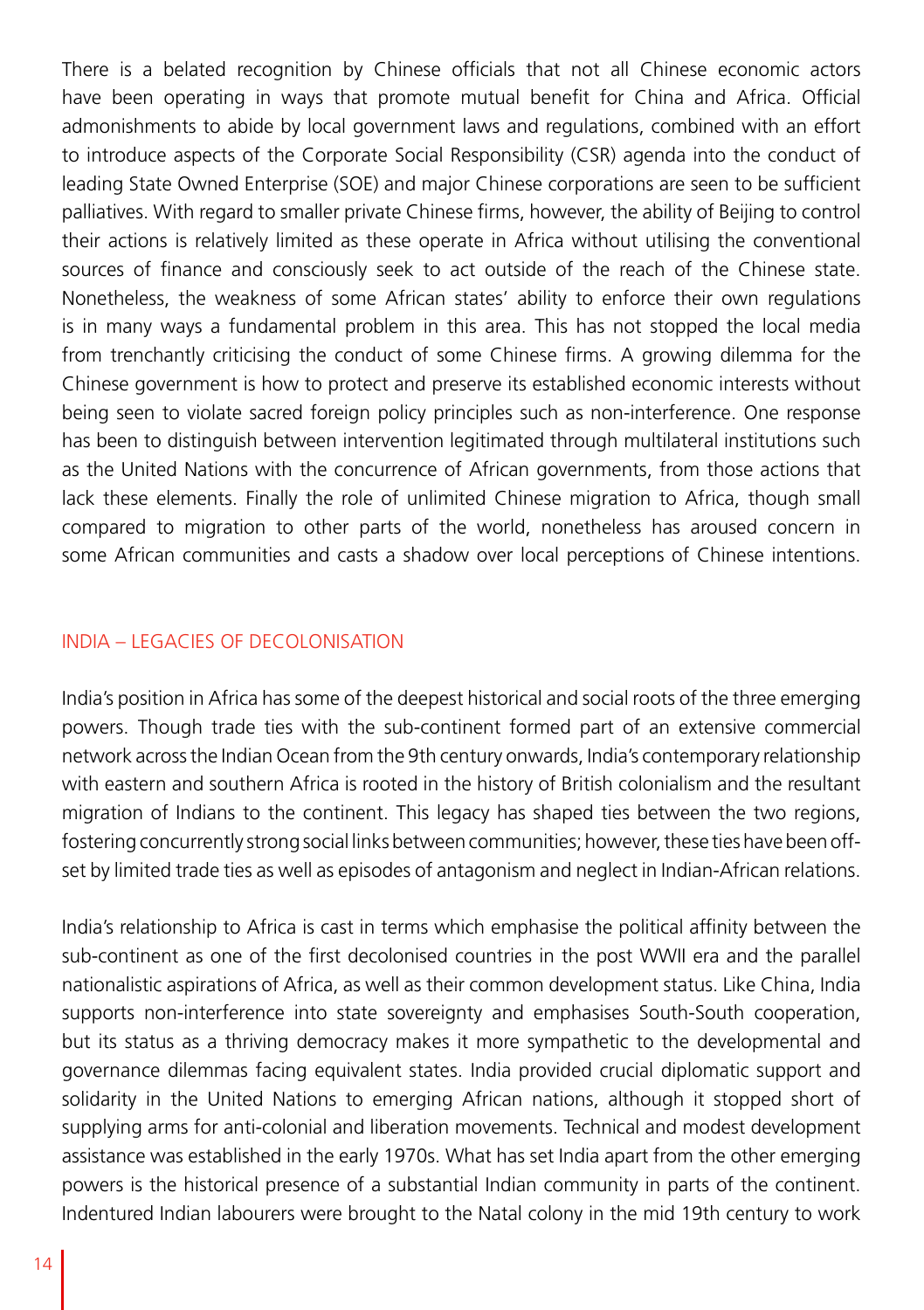on sugar plantations while newly occupied British East Africa hired Indians to build the railroads. Merchants followed in their wake, establishing a pattern of migration to Africa which has fostered trade and investment between India and parts of Africa for generations, albeit at a fairly modest level. Indian foreign and economic policy tended to neglect Africa during the 1980s and only as its own domestic economy began to take off in the early 1990s did Delhi start to seek out commercial opportunities in the continent.

While India's economic interests in Africa have been focused on Eastern and Southern Africa, in 2007 these primarily private commercial concerns received a significant boost from state support. A government-launched multilateral forum, the India Africa Summit involving 15 African countries and Delhi, committed itself to raising its credit line for Indian businesses to US\$5.4 billion, to providing US\$500 million in grants for development cooperation, improved market access to African exports, training for over 1500 Africans in Indian universities and improvements in defence cooperation. The IBSA (India, Brazil, South Africa) forum launched in 2003 builds on long-standing close ties with South Africa and in recent years Delhi has hoped to enlist African support for its positions in the WTO and in the reform of the United Nations Security Council. The presence of the Indian communities scattered on the African littoral once caused Prime Minister Indira Gandhi to remark that they were 'India's ambassadors' to Africa; this attitude dominated traditional official thinking in Delhi. Yet repeated manifestations of 'anti-Asian' sentiment – for example, Idi Amin's expulsion of Ugandan Asians in the early 1970s – have confronted the Indian government

with the challenge of how to reconcile providing at least diplomatic support for these long-established settlement and associated interests, and Delhi's more contemporary set of commercial interests in Africa.

Unlike China, whose entry into Africa was marked with much fanfare and led by its stateowned enterprises, the Indian presence on the continent has always been led by entrepreneurs and private business interests. Private firms have raised capital to open businesses in Eastern and Southern Africa, with two way trade to the East African community reaching US\$1,343 million in 2007 while India-South African trade was worth US\$6 billion in 2007. Indian firms such as Tata and Vendata mining, and a range of pharmaceuticals, are driving the large investments and capturing market share in traditional East and Southern African regions as well as new markets in West Africa as well. This emphasis on private business recently altered when India's stateled Oil and Natural Gas Company (ONGC) launched a series of bids to take up a place in the African energy sector. While there were examples of cooperation between India and Chinese state owned enterprises such as in Sudan, competition with China brought about a new public-private bidding process, with ONGC joining together with Mittal Steel to produce a comprehensive bid for a lease in Nigeria in 2006. Geo-strategic concerns are also influencing Indian actions. For instance, the Indian navy has become more active in the northern Indian Ocean – going so far as to attack Somali pirate activity – and it has sought to use IBSA to develop joint navel operations with its partners in the Indian Ocean.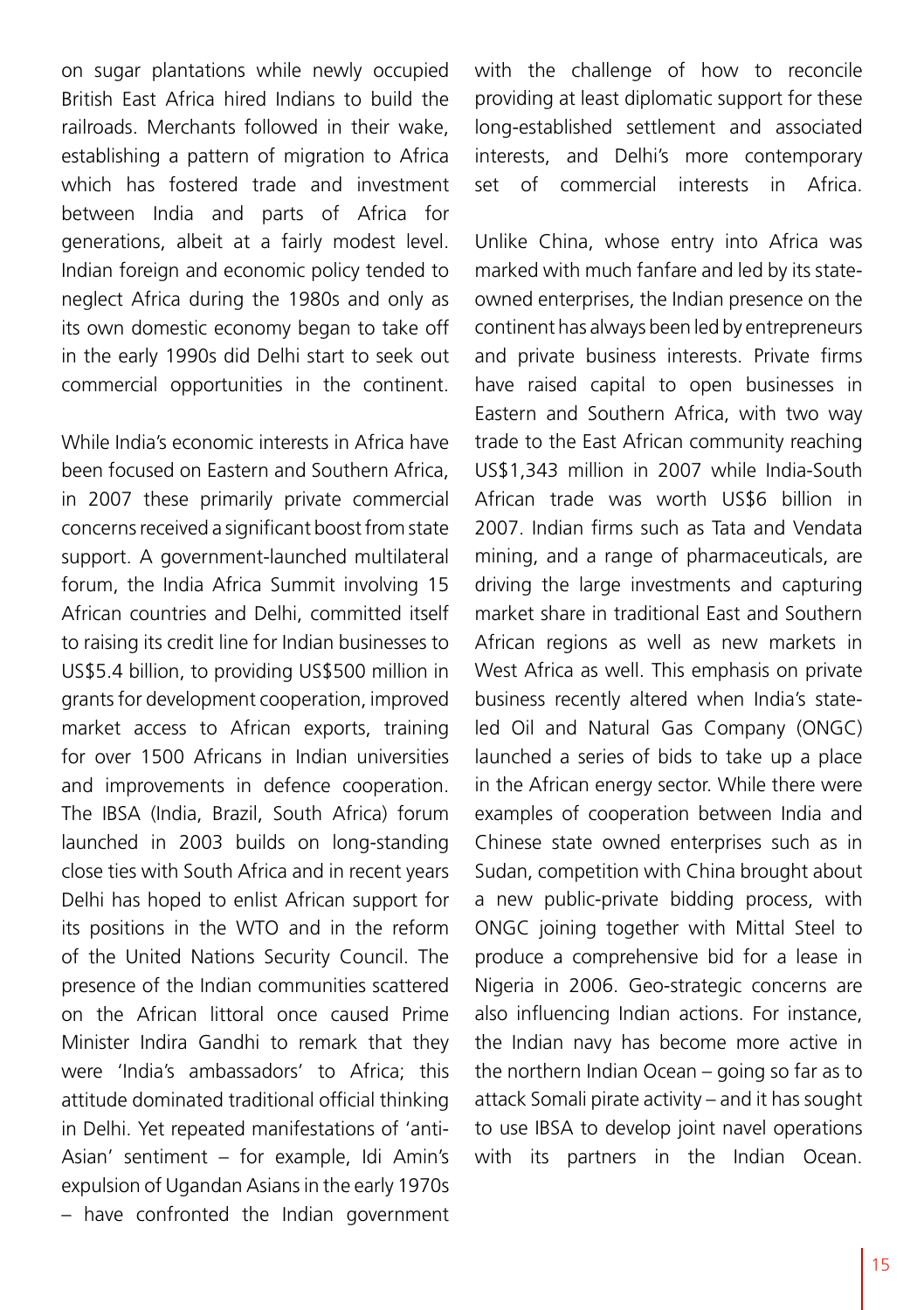#### BRAZIL – REDISCOVERING ITS 'ATLANTIC VOCATION'

Of the three emerging powers discussed here, Brazil is the least involved in Africa. This is paradoxical because Brazil's historical origins owes much to Africa, due to the role of the Atlantic slave trade and its part in the wider commercial network of the Portuguese empire. Until fairly recently, Brazilian foreign and economic policy's historical focus on North America, Europe and South America has relegated ties with Africa to the margins. The principle consequence of this lack of active engagement in Africa is that Brazil has lagged behind China and India in formulating and implementing a comprehensive Africa policy. Thus although it is in the process of expanding its commercial and financial ties, Brazil's trade with Africa remains relatively low and focused on only a few countries, whilst at the very same time that Brasilia has actively sought to elevate and integrate Africa into its global foreign policy. The evolution of Brazilian foreign policy over the last sixty years has produced differing policy approaches to Africa. There is a continuum of Brazilian foreign policy towards Africa in the commitment to respect sovereignty and non-interference in domestic affairs. Underlying Brazil's Africa policy is a desire to prioritise Brazilian developmental and commercial aims in approaching the continent while at the same time responding to broader foreign policy ambitions. In the period between 1945 and 1974, this manifested itself as a policy of general (though not uniform) diplomatic support for French and Portuguese positions in Africa in settings such as the United Nations. This approach was guided in part by mercantilist needs of securing European investment in the Brazil economy as well as accessing its markets, and culminated in particularly close ties with Portuguese territories as well as strong trade ties with apartheid South Africa. With the collapse of the Portuguese empire in the mid 1970s, Brazilian foreign policy reached out to the rest of Africa diplomatically but essentially remained confined in economic terms to Lusophone Africa, Nigeria and South Africa. The contemporary government of Lula da Silva, has actively reversed the decline in ties under his predecessor, and emphasises Brazil and Africa's shared historical standing as developing countries. The Lula government has also stressed the cultural affinities of Brazilian society with Africa, built on the shared experiences with Lusophone Africa and the influence of Brazilians of African origin. It is notable that Lula has traveled to Africa more than seven times in five years in office.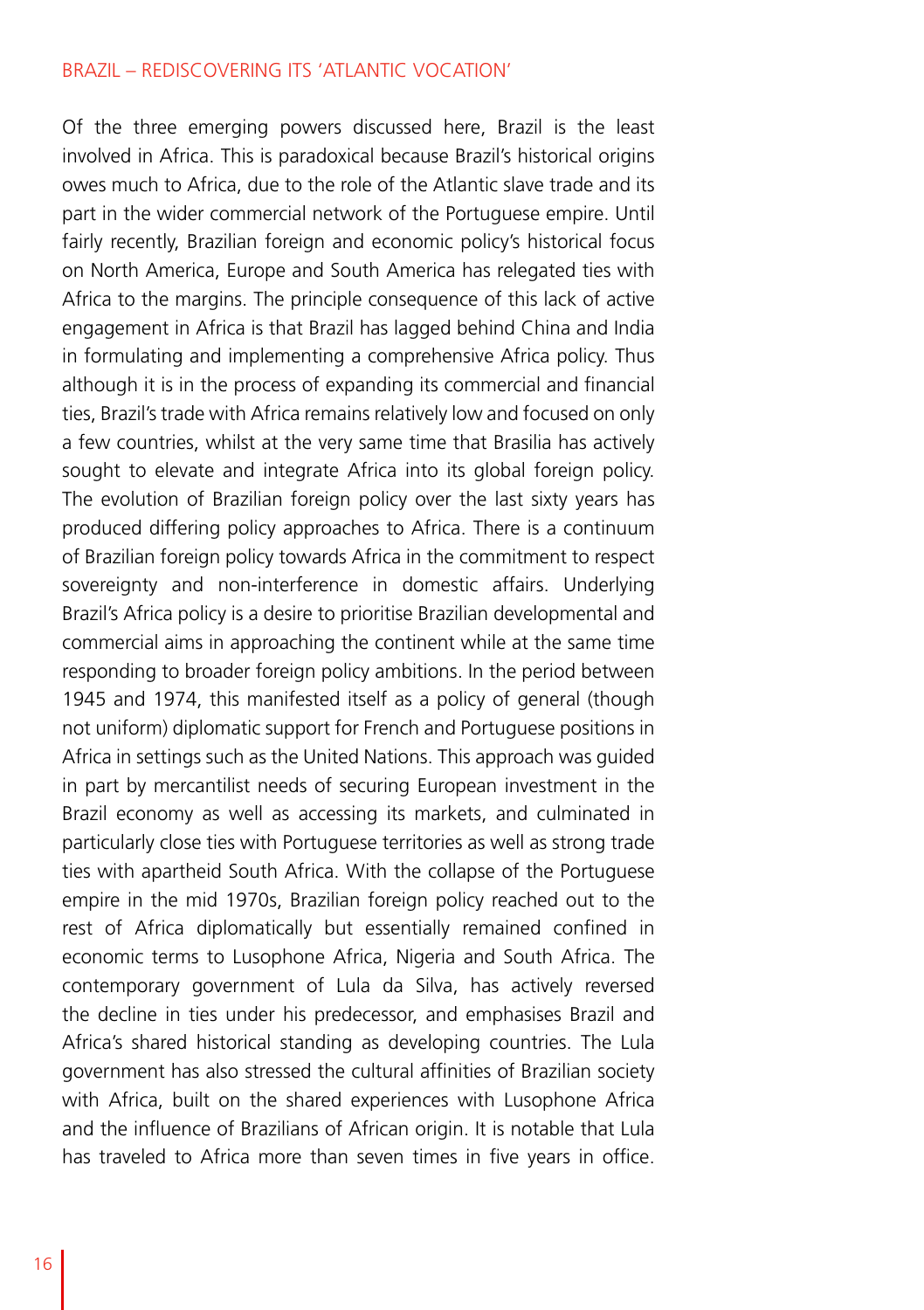A key aim of Brazilian foreign policy under Lula da Silva has been to 'reduce Brazilian vulnerability on the international stage' by engaging in a more 'muscular foreign policy' to pursue its interests. With respect to Africa, this has meant that Brazilian foreign policy has rediscovered its 'Atlantic vocation', framing it within this broader concern of responding more effectively to globalisation. Brazil's Africa policy reflects this impulse in that the most significant diplomatic initiatives that involve Africa are multi-lateral while the substance of economic activity is played out at the bilateral level. A key initiative is the IBSA (India, Brazil, South Africa) initiative, a diplomatic partnership initially focused on mutual support for a position in a reformed United Nations Security Council. This multilateral approach has been expanded into other areas: the Community of Portuguese Speaking Countries (CPLP) has become another global diplomatic vehicle for extending Brazilian influence across Lusophone Africa. Private Brazilian commercial interests are active primarily in Angola, Mozambique and South Africa; Brazilian multinationals have also made a concerted effort to break into areas such as Gabon and Nigeria. In Angola, for instance, Brazil's two-way trade has jumped to over US\$1 billion in 2007 and the country is the leading destination for Brazilian investment in Africa, receiving US\$750 million in 2006 alone.

The commercial focus of Brazilian enterprises, mostly through the activity of large private firms such as Vale and Odebrechts, initially entered the African market without significant Brazilian government support. The Brazilian mining giant, Vale, convinced President Lula to lobby the president of Gabon directly to support its iron ore lease, citing the Chinese approach of linking state diplomacy with commercial interests; thus a new form of direct political engagement to Brazil's approach to Africa has emerged. Moreover, state firms such as Petrobas are embarking on joint ventures in Africa, with Petrobas and Angola's state owned oil company Sonangol exploring training and cooperation in exploration of oil.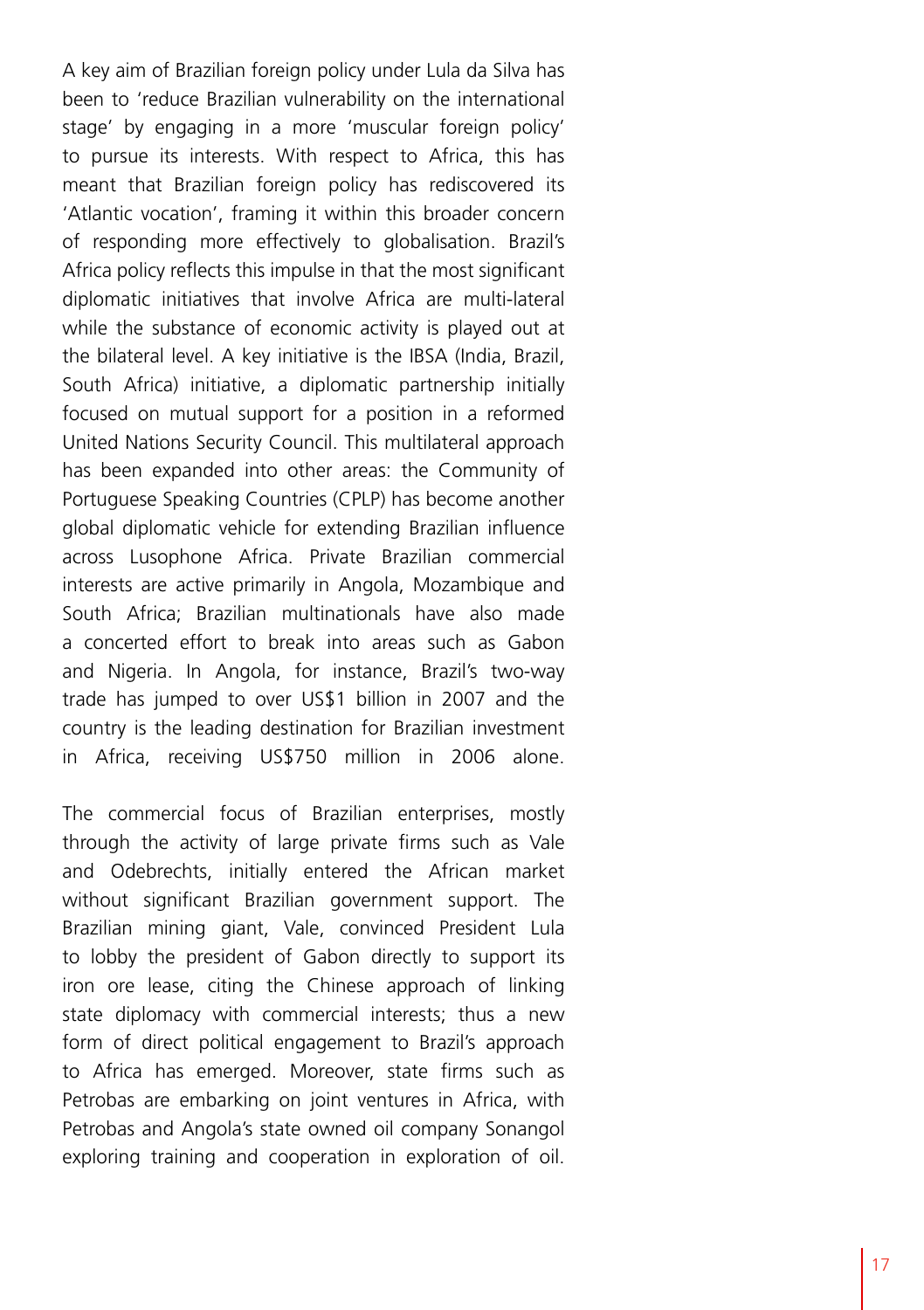#### CONCLUSION

In many ways, China is the emerging power which makes the most extravagant claims to formulating a relationship that is strategic in its aims, equitable in its political engagement and founded on the notion of a common conception of political history. Beijing has also constructed the most comprehensive approach to the continent, again in part reflecting the diplomatic imperatives of competition with Taiwan, as well as the resource needs of sustaining China's own economic growth and associated domestic political stability. China's profile in Africa has come at a cost however, as it has had greater exposure to risk across the continent and had to bear more international criticism than either India or Brazil (although their policies and the behavior of their economic actors may be equally open to criticism). Some African and Western liberal critics point to the manner in which China's trade with Africa replicates features of traditional Western colonial trade for African resources in exchange for manufactured goods. China adamantly claims that this economic asymmetry does not alter the overall positive and equitable framework of China-Africa relations. This evocation of 'Chinese exceptionalism' – that Chinese supposedly unique approach to Africa ensures that the relationship will remain equitable and non-exploitative – remains controversial. It must counter the misperceptions within African societies and local rival businesses of Chinese commercial and foreign policy aims; this places a greater burden 'of proof' on the Chinese in a way that neither India nor Brazil, with their more narrow approaches to the continent, face in pursuing their economic interests.

Despite its longstanding political and socio-economic engagement and socio-economic terms, India's contemporary active drive for engagement in Africa is relatively new. It is clearly being influenced by China in developing the multilateral forum and even in the modes of financial initiatives and commercial deals. However, there is little evidence that Delhi aspires to play the Chinese continental-wide role. The role of local communities of Indian origin, which maintain links to the sub-continent, remains a problem and Delhi vacillates as to how much to emphasise these ties in shaping its overall Africa policy.

In the case of Brazil, despite the pressure to increase Brazilian involvement in Africa, much of what has been done still reflects Brasilia's primary concern for integrating its Africa policy in the service of broader foreign policy aims. Whereas in the past this produced an orientation which saw more developmental and political benefits accruing by engaging with the industrialised countries of the North (to the detriment of Africa), under President Lula the shift towards enhancing South-South economic and diplomatic cooperation is linked to Brazil's larger international ambitions and fears of globalisation. Concurrently, the focus on Lusophone Africa, where Brazil arguably has an advantage over other external actors, ensures a neat juxtaposition between the cultural-historical dimensions of Brazil's Africa policy and its current commercial interests.